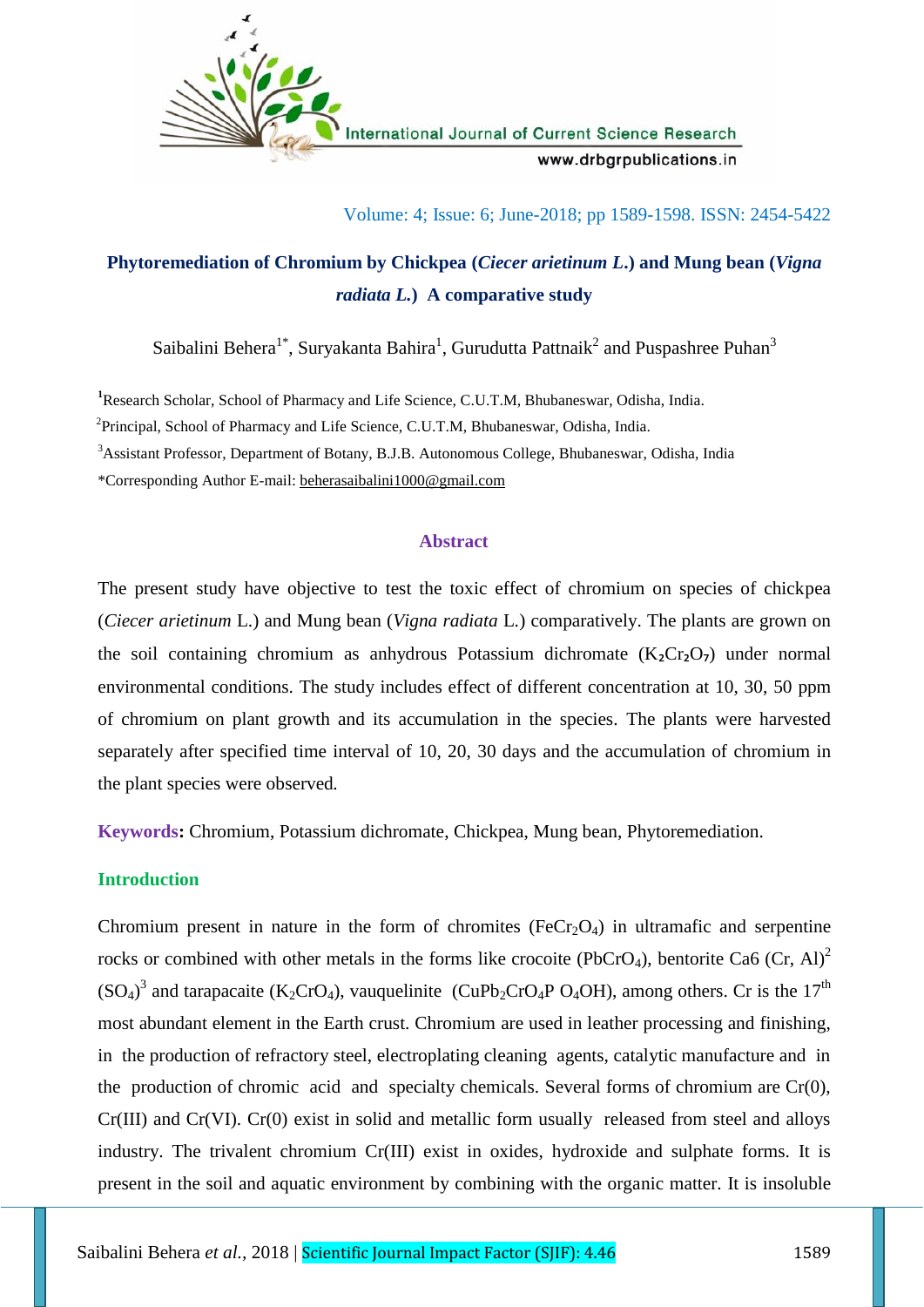in water hence less toxic. The hexavalent chromium  $Cr(VI)$  exist in chromate  $(CrO<sub>4</sub><sup>2</sup>)$ , dichromate  $(Cr_2O_7^2)$  and  $CrO_3$  form. Among all the three forms  $Cr(VI)$  is the most toxic form as it have high oxidizing potential, high solubility and mobility properties.

Hexavalent chromium compounds are used in industry for metal plating, cooling tower water treatment, hide tanning and wood preservation. Leather industry is the major cause for the high influx of chromium to the biosphere accounting for 40% of the total industrial use (J. Barnhart, 1997). Chromium (VI) is considered the most toxic form which usually occurs, associated with oxygen as chromate  $(CrO<sub>4</sub><sup>-2</sup>)$  or dichromate  $(Cr<sub>2</sub>O<sub>7</sub><sup>-2</sup>)$  oxyanions. Chromium (III) is less toxic, less mobile and is mainly found bound to organic matter in soil and aquatic environments. It is also one of the important pollutants among other pollutants like cadmium, lead, mercury and aluminum.

Presently there are no suitable techniques available for its removal from the environment. The various methods such as excavation, landfill, leaching and electroclamation are not useful for its removal due to high cost, less efficiency and loss of soil fertility. Therefore the development of Phytoremediation Technology for removal of heavy metal contamination is necessary for the environment.

#### **Phytoremediation**

Phytoremediation (from ancient Greek phyto, meaning "plant", and Latin remedial meaning "restoring balances") Refers to the technologies that use living plants to clean up soil, air, and water contaminated with hazardous chemicals. Phytoremediation is a cost–effective plant–based approach that use for removal of heavy metal contamination from the environment. Certain plant have natural ability to remove or degrade the toxic metal in the soil, water and air, these plants are referred as hyper accumulators.

About 30 plant species were tested by Ebbs *et al*., (1997) in hydroponic levels of Cu, Cd and Zn which have ability to accumulate heavy metals. Among these species many *Brassica sp*. Such as *B.juncea L. , B.juncea L. czern, B.napus L. , B. rapa L*. have ability to accumulate Zn and Cd moderately. These species are also highly effective in removing Zn from the contaminated soils. Presently more than 400 plant species have been identified as hyper accumulator plants representing less than 0.2% of all angiosperms. The high biomass plant such as willow or low biomass plant but having high hyper accumulating characteristics such as *Thalaspi* and *Arabidopsis* species are use for removal of toxic metal from soil (Landberg and Greger, 1996). The hyper accumulators that have been most extensively studied by scientific community include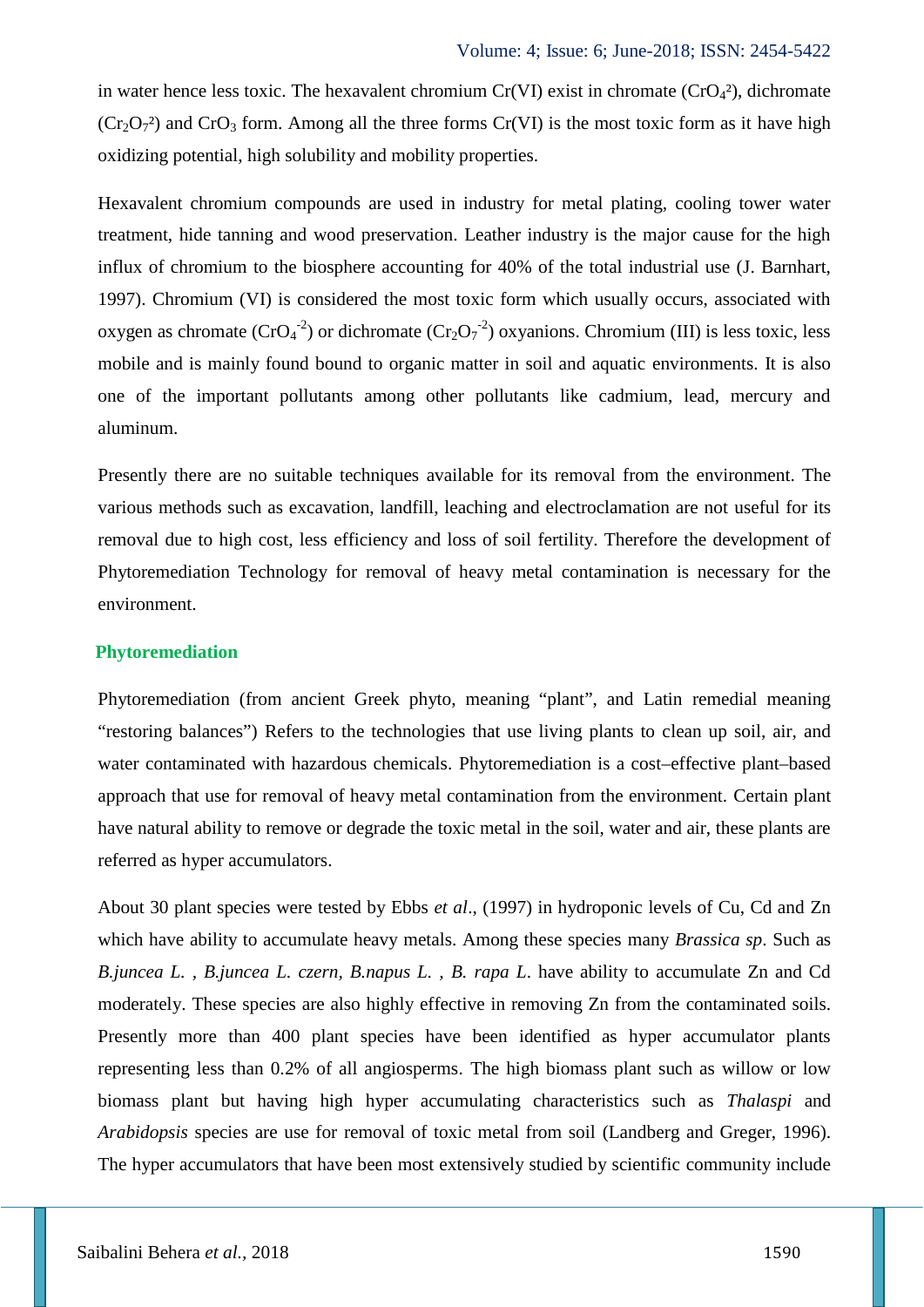*Thalaspi* sp., Arabidopsis sp., *Sedum alfredii* sp. (both genera belong to the family of Brassicaceae and Alyssum). *Thalaspi sp*. Are known to hyperaccumulator more than one metal, i.e., *T. caerulescens* for Cd, Ni, Pb and Zn (Prasad freitas, 2003). Among the genus *Thalapsi*, the hyperaccumulator plant *Thalaspi caerulescens* received much attention and has been extensively studied as potential candidates for Cd and Zn contaminated soils.

## **Chickpea (***Cicer arietinum* **L.)**

Chickpea [*Cicer arietinum* (L.)] belongs to genus Cicer, tribe Cicereae, family Fabaceae, and subfamily Papilionaceae. It is known as gram or Bengal gram or chana. Chickpea is an herbaceous annual plant which branches from the base. It is almost a small bush with diffused, spreading branches. The plants grows 20-50 cm high and has small, feathery leaves on either side of the stem. Chickpeas are a type of pulse, with one seedpod containing two or three peas. It has white flowers with blue, violet, or pink veins. Chickpeas are a nutrient dense food, providing rich content of protein, dietary fiber, and certain dietary minerals such as irons and phosphorus.

## **Mung bean (***Vigna radiate* **L.)**

The Mung bean (*Vigna radiata*) alternatively known as the green gram, which is a plant species in the legume family. The Mung bean is mainly cultivated in India, china, and south East Asia. It is used as an ingredient in both savory and Sweet dishes. Mung bean is commonly used in various cuisines across India. Mung bean is germinated by leaving them in water for four hours of daytime light and spending the rest of the day in dark. Mung bean spourts can be grown under artificial light for four hours over the period of a week. They are usually simply called "bean sprout".

## **Aims and Objectives**

The main objective of the study is to collect the suitable varieties of chickpea (*Cicer arietinum L*.) and Mung bean (*Vigna radiate L.*) Seeds and find out the effect of Cr(VI) on growth and development of plant species under natural conditions and also to study the root and shoot measurement assessment of different toxicity of treated plant species. The present study also has aim to evaluate the accumulation potential from different concentration of Cr(VI) ions mg/g on the plant.

## **Effect of chromium on plant**

Various physiological activities like growth of root, stem, leaf, seed Germination, photosynthesis, Mineral Nutrition and also production yield of the plant is affected by the heavy metal pollution.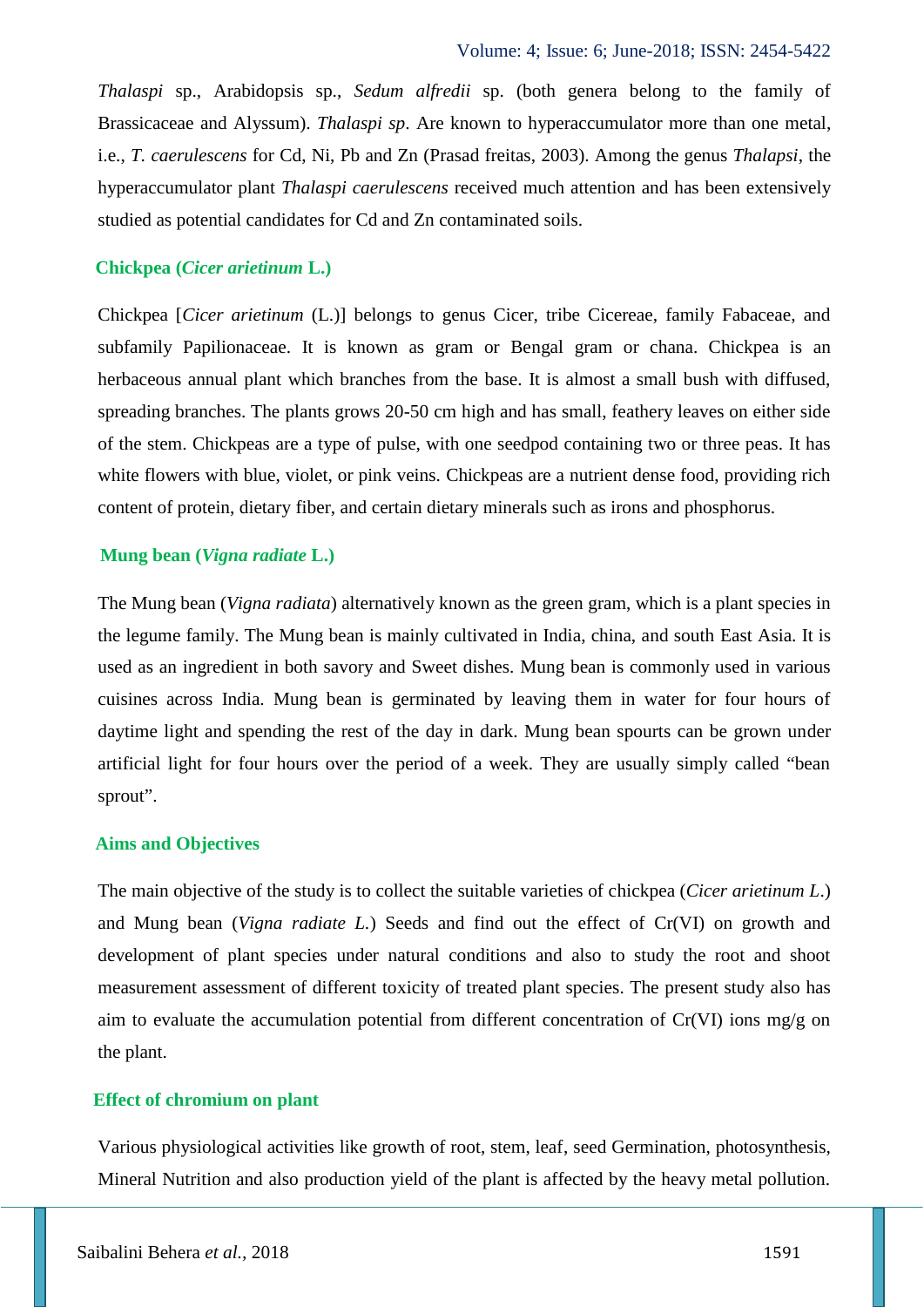The growth of root and shoot, dry matter were Adversely affected by heavy metals (Huma Naz *et.al*, 2015). Presence of Cr in the external environment leads to changes in the growth and development pattern of the plant. Seed germination is the first physiological process of plant so the level of tolerance to Cr is measured when the seed are germinates in a medium containing Cr (Peralta *et al*., 2001). The Seed of the weed *Echinochola colona* when germinate in a medium containing 200µM Cr, it is observed that the germination reduced by 25% (Rout *et al.,* 2000). Peralta *et al.*,(2001) observed that 40ppm of Cr(VI) reduced by 23% .Decrease in root growth is a well-documented effect due to heavy metals in trees and crops (Breckle, 1991; Goldbold and Kettner, 1991; Tang *et al*., 2001). Prasad *et al*., (2001) reported that the order of metal toxicity to new root primordial in *Salix viminalis* is CD>Cr>Pb, whereas root length was more affected by Cr than other heavy metals studied. Root length and dry weight of the important arid tree C*aesalpinia pulcherrima* was inhibited by 100ppm Cr (Iqbal *et al*., 2001). There was a significant reduction in plant height in sinapsis alba when Cr was given at the rates of 200 or 400mg kg-<sup>1</sup> soil along with N<P<K and S fertilizers (Hanus and Thomas, 1993). Leaf growth, area development and total leaf number decisively determine the yield of crops. Leaf number per plant reduced by 50% in wheat when 0.5mM Cr was added in nutrient solution (Sharma and Sharma, 1993). Tripathi *et al.,*(1999) found that leaf area and biomass of Albizialebbek seedlings was severely affected by a high concentration (200ppm) of Cr(VI) Chromium stress is one of the important factors that affect photosynthesis in term of  $CO<sub>2</sub>$  fixation, electrontransport, photophosphorylation and enzymes activities (Clijsters and Van Assche, 1985). Cr due to its structural similarity with some essential elements can affect mineral nutrition of plants in a complex way. Interaction of Cr with uptake and accumulation of other inorganic nutrients have received maximum attention by researches. Cr (III) and Cr (VI) are taken up by the plants by different mechanisms (Zaccheo *et al.,* 1985). Barcelo *et al.,* (1985) described the inhibition of P, K, Zn, Cu and Fe translocation within the plants parts when bean plants were exposed to Cr in nutrient solutions.

### **Materials and Method**

#### **Materials**

One variety from each species such as mug bean (*Vigna radiate L*.) and chickpea (*Cicer arietinum L*.) which is generally available in market. Then the seeds were thoroughly washed under tap water. The damaged seeds were floated on water which was discarded from the rest seeds. The seeds were kept in individual pots for overnight. The mung beans soaked water and germinated within 12 hours. The sprouted Mung beans got after day morning, but the chickpeas soaked water then wrapped tightly in a dark place for about 24 hours. The chickpeas sprouted.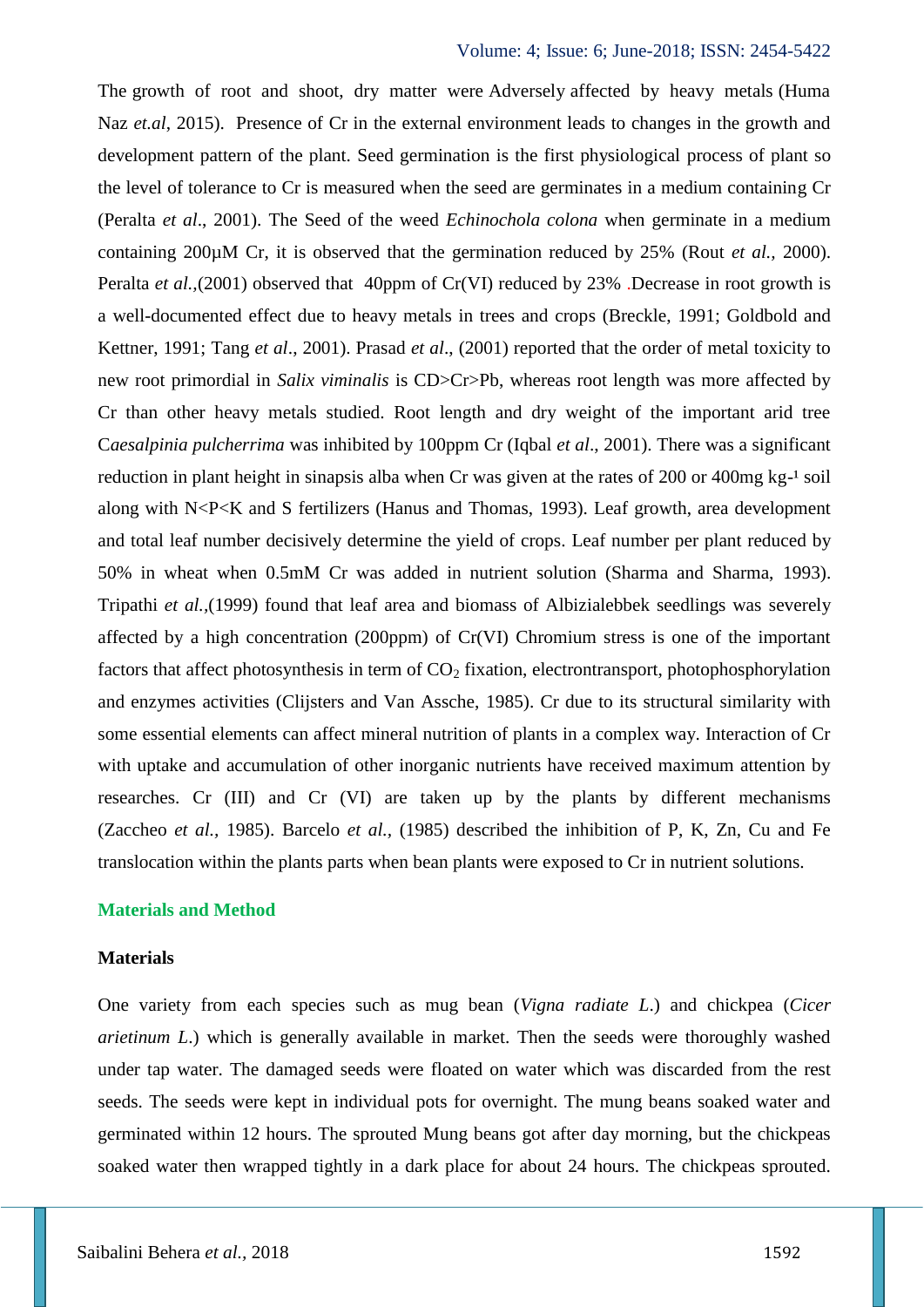Then the sprouted chickpeas mung beans planted in the pots containing soil sample was collected from river bed of Dayanadi, near itipur, Dhauli Bhubaneswar.

#### **Standard curve preparation**

Spectrophotometer is used in the present study. Instrumentation calibration standards for transfer of 1ml, 2ml, 3ml, 4ml and 5ml. standard solution of Cr(VI) to 100ml volumetric flask add appropriate amount of matrix modifier and dilute to volume with distilled water. So the standard solution will be 5, 10, 15, and  $20\mu g/L$  respectively. Details preparation procedure of Cr(VI) standard solution has been using manuals of spectrophotometer. A calibration curve of Cr(VI) standard solutions are presented in Fig.1

| Known conc. of Cr. (VI) | Absorbance |
|-------------------------|------------|
|                         |            |
| 05                      | 0.033      |
| 10                      | 0.056      |
| 15                      | 0.081      |
| 20                      | 0.107      |

**Table-1 Absorbance of known concentration of Cr(VI)**



Figure 1: Calibration Curve of Cr (VI) Standard Solution

# **Chromium Accumulation Analysis**

After preparation of standard curve, chromium accumulation in shoot and root work was done. For this work procedure is:  $1<sup>st</sup>$  two flasks were taken, in one flask is blank and other is sample content. In blank flask, there is 100ml of distilled water was added and then  $0.25$ ml of  $H_2PO_4$  and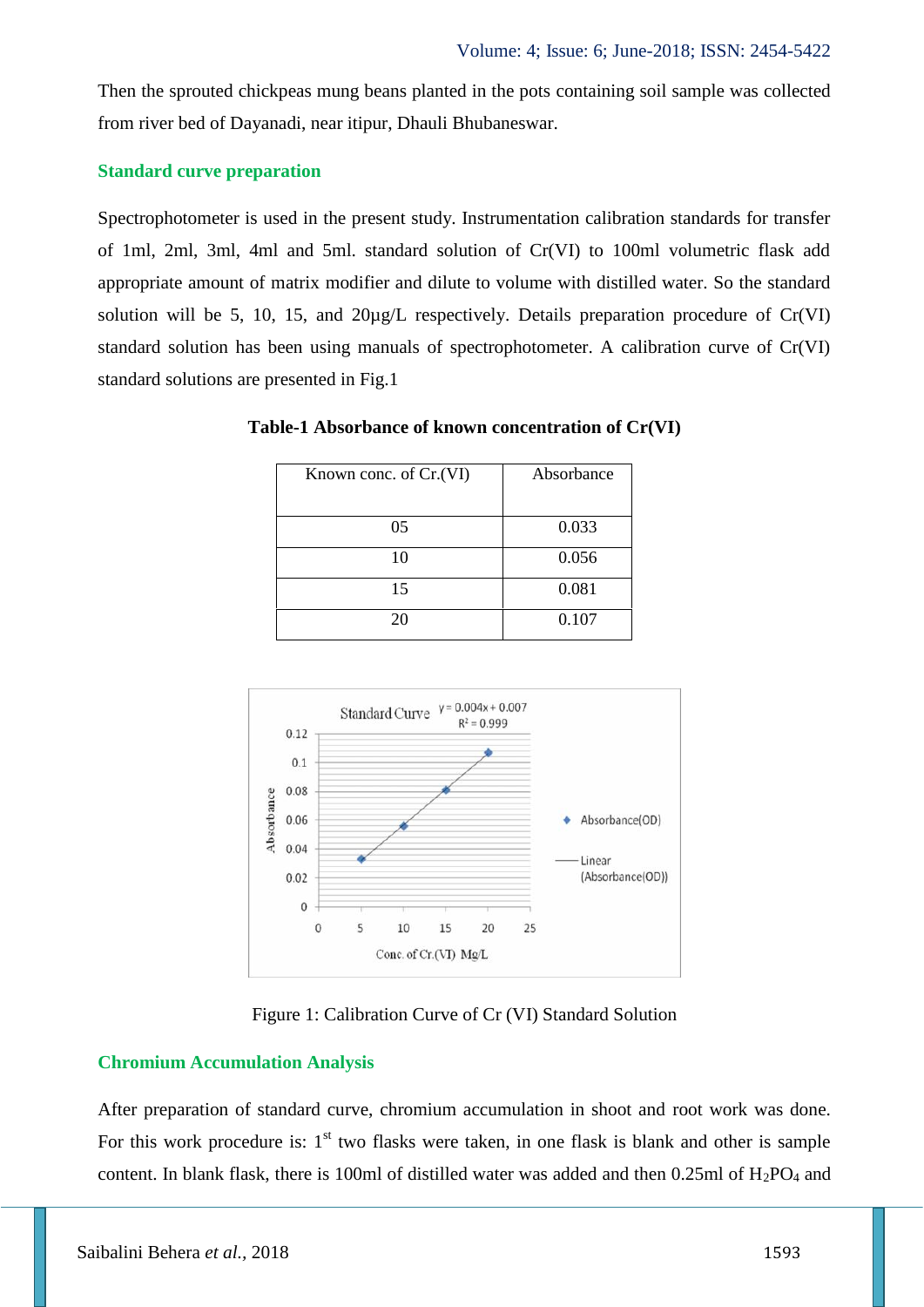2ml of diphenyl carbazide solution was added. In sample content flask, 1<sup>st</sup> 15ml of distilled water was added then 5ml of leaf extract was added. This is collected as 100mg of leaf from different concentrations of each sample and then homogenized that leaf with acetone and volume was adjusted to 5ml, then  $0.25$ ml of  $H_3PO_4$  and 2ml of diphenyl carbazide solution was added. After that, the two flasks were kept in a dark for 5-10 minutes for colour formation. At last absorbance was measured in spectrophotometer at 540nm. This same procedure was done in different concentration (control, 10ppm, 30ppm, 50ppm) of each sample (Mung bean and chickpea). This same experiment was repeated in  $10^{th}$ , 20th and 30<sup>th</sup> days.

#### **Results and discussion**

Effects of Cr(VI) in root length of mung bean (*Vigna radiate* L.) and chickpea (*Cicer arietium L*.) at different concentrations and exposed times were presented in Table-2. In mung bean and chickpea treated with Cr(VI) solution, the root were significantly increased with respect to and temperature. After 10days, the highest root was obtained 2cm and 6.8cm in mung beam and chick pea respectively which were treated with 10ppm Cr(VI) solution and presented in Table 2. After 20days the highest root length was obtained 3.8cm and 7.9cm respectively which were treated with 10ppm Cr(VI) solution and presented in Table-2 and after 30 days the highest root length was obtained 4.7cm and 9cm respectively which were treated with 10ppm Cr(VI) solution and presented in Table-2. Likewise in the plant which were treated with 30ppm and 50ppm shows significant growth.

| Conc. of   | Time interval in Days |          |           |          |                 |          |
|------------|-----------------------|----------|-----------|----------|-----------------|----------|
| Cr(VI)mg/L | $Day-10$              |          | Day $-20$ |          | $Day-30$        |          |
| Control    | Mung                  | Chickpea | Mung      | Chickpea | Mung            | Chickpea |
| Control-0  | 3cm                   | 8.6cm    | 4.5cm     | 12.5cm   | 6 <sub>cm</sub> | 14.8cm   |
| 10         | 2cm                   | 6.8cm    | 3.8cm     | 7.9cm    | 4.7cm           | 9cm      |
| 30         | 1.8cm                 | 6cm      | 3.2cm     | 6.7cm    | 4cm             | 7.3cm    |
| 50         | 1.5cm                 | 4.9cm    | 2.5cm     | 5.7cm    | 3.2cm           | 6.5cm    |

**Table 2: Root length of both plant species**

|  | Table 3: Shoot length of the both plant species |  |  |
|--|-------------------------------------------------|--|--|
|--|-------------------------------------------------|--|--|

| Conc. of      | Time interval in Days |          |           |          |          |          |
|---------------|-----------------------|----------|-----------|----------|----------|----------|
| $Cr(VI)$ mg/L | $Day-10$              |          | Day $-20$ |          | $Day-30$ |          |
| control       | Mung                  | Chickpea | Mung bean | chickpea | Mung     | Chickpea |
| Control-0     | 11cm                  | 19cm     | 13cm      | 21.4cm   | 15cm     | 23.1cm   |
| 10            | 8cm                   | 17.6cm   | 8.6cm     | 18.4cm   | 9.4cm    | 19.1cm   |
| 30            | 7cm                   | 14.7cm   | 7.5cm     | 15.6cm   | 8.2cm    | 16.4cm   |
| 50            | 6 <sub>cm</sub>       | 11.8cm   | 6.4cm     | 12.5cm   | 6.9cm    | 13.2cm   |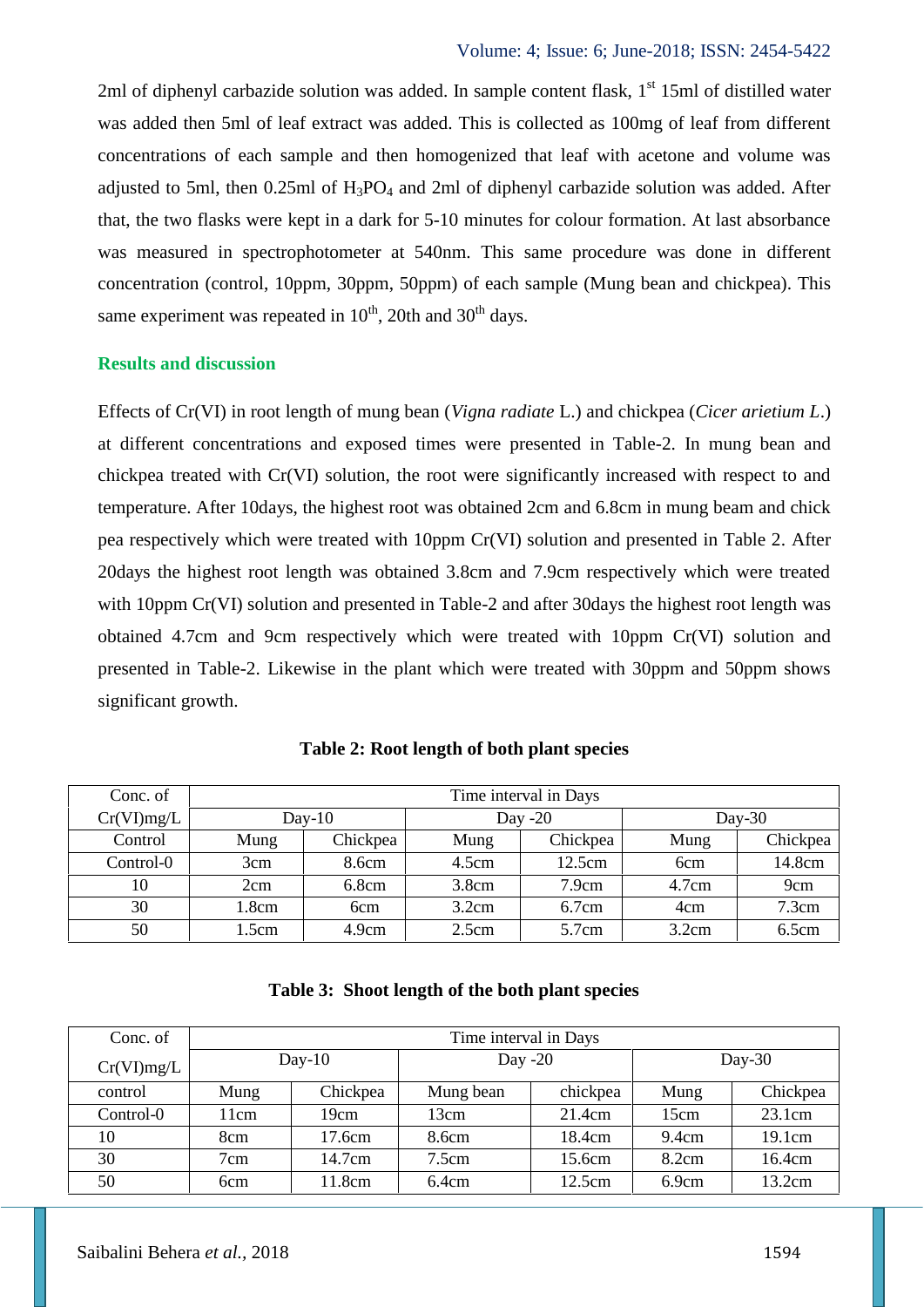| Conc.of    | Time interval in days |          |        |          |         |          |
|------------|-----------------------|----------|--------|----------|---------|----------|
| Cr(VI)mg/L | 10days                |          | 20days |          | 30 days |          |
|            | Mung                  | Chickpea | Mung   | Chickpea | Mung    | Chickpea |
| 10         | 0.261                 | 1.210    | 0.432  | 1.890    | 0.851   | 2.121    |
| 30         | 0.301                 | 1.670    | 0.450  | 2.320    | 0.872   | 3.110    |
| 50         | 0.467                 | 2.010    | 0.592  | 3.120    | 0.981   | 4.010    |

**Table 4: Accumulation of Cr(VI) by Mung bean and chickpea plants treated with different Concentration of Cr.**



Figure 2: Accumulation of chromium (VI)

Effects of Cr(VI) in shoot length of Mung bean (*Vigna radiate* L.) and chickpea (*Cicer arietium L*.) at different concentrations and exposed times were presented in Table-3. In Mung bean and chickpea treated with Cr(VI) solution, the shoot were significantly increased with respect to and temperature. After 10days, the highest shoot was obtained 8cm and 17.6cm in Mung beam and chick pea respectively which were treated with 10ppm Cr(VI) solution and presented in Table 3. After 20days the highest shoot length was obtained 8.6 cm and 18.4 cm respectively which were treated with 10ppm Cr(VI) solution and presented in Table-3 and after 30days the highest shoot length was obtained 9.4 cm and 19.1cm respectively which were treated with 10ppm Cr(VI) solution and presented in Table-3. Likewise in the plant which were treated with 30ppm and 50ppm shows significant growth.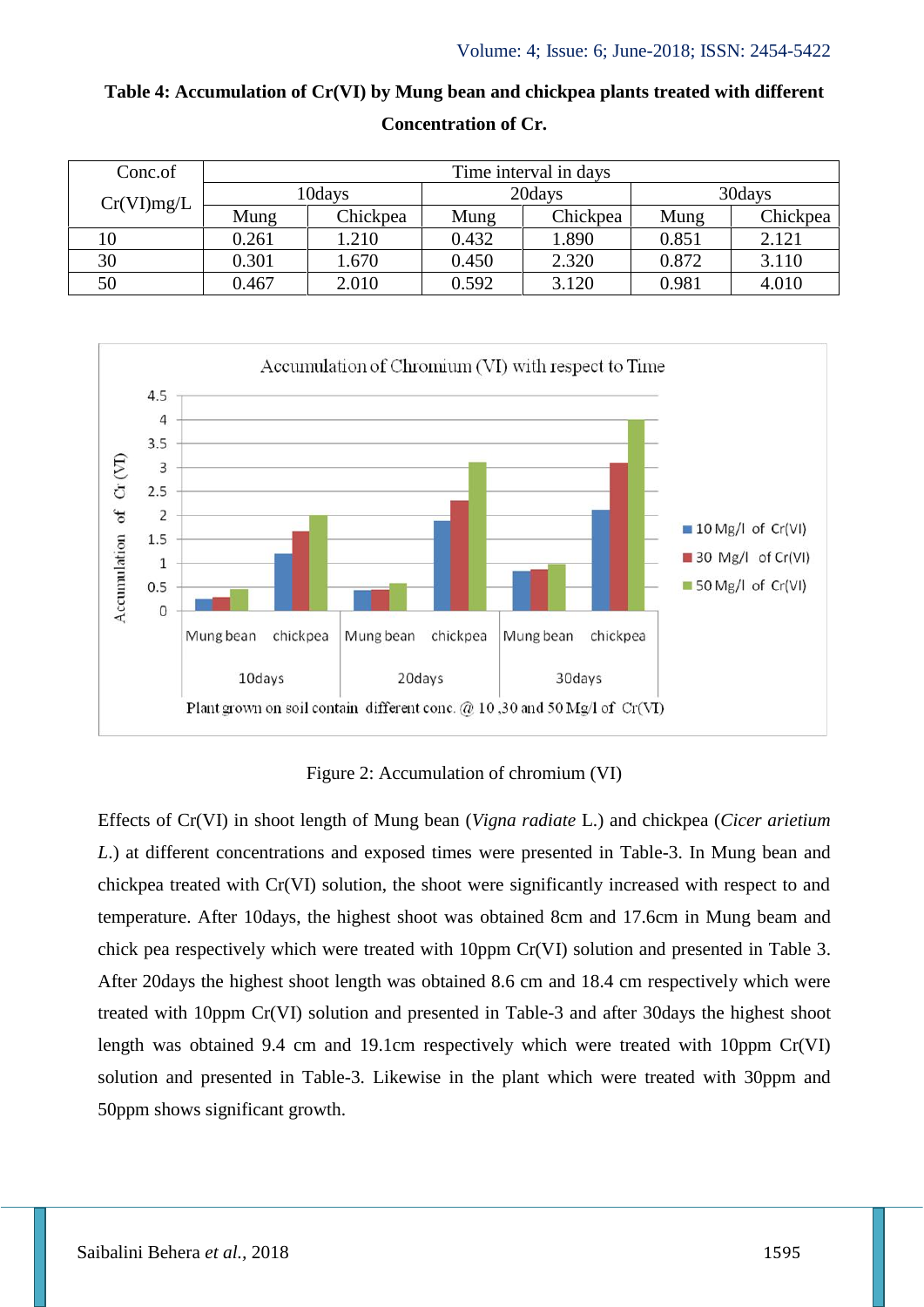#### **Accumulation of Cr(VI)**

In the present study the accumulation of hexavalent chromium ions by mung bean (V*igna radiate* L.) and chickpea (*Cicer arietinum* L.) at ambient temperature with different concentrations and exposures of times was analyzed and were presented in table-4 and figure 2. Mung bean species treated with 50mg/l of Cr(VI) after 30days accumulated the highest level of metal ions 0.981mg/g dry weight. Figure-2 Similarly chickpea species treated with 50mg/l of Cr(VI) after 30 days accumulated the highest level of metal ions4.01mg/g dry weight Figure-2.

### **Conclusion**

The increasing Cr (VI) concentration and days, the shoot and root length of Mung bean (V*igna radiate* L.) and chickpea (*Cicer arietinum* L.) plants gradually increases in length. It may be due to the presence of suitable cations and anions that have been influencing due to effect of the nutrient uptake, which helps in plants physiological metabolic activity can grow easily. The phytoremediation techniques are relatively new methods for abetment of hazardous ions from water, soil and air. From the above figures, it is clear that the species of Cr are toxicant different degrees at different stages of plant growth and development and also that the toxicity is concentration and medium dependent. The toxic properties of Cr(VI) originate when the Cr(VI) reduce to Cr(III) in the cell and also from its action as it is an oxidizing agent. Cr(III) occurring inside the cell .Cr(III), on the other hand, apart from generating reactive oxygen species, if present in high concentrations, can cause toxic effects due to its ability to coordinate various organic compounds resulting in inhibition of some metallo-enzyme systems. In mung bean, the maximum value of accumulation of Cr(VI) ions is 0.981mg/g at 50ppm concentration whereas the minimum value is 0.261mg/g at 10ppm concentration; but in chickpea, the maximum value of accumulation of Cr(VI) Is 4.01mg/g at 50ppm and the minimum is 1.21mg/g at 10ppm. Therefore, chickpea *Cicer arietinum* L.) has more accumulating power than the Mung bean *(Vigna radiate* L.), hence it can be used to remove the toxic element like Cr(VI) from the soil.

#### **Reference**

Akinci, I. E. and Akinci, S. "Effect of chromium toxicity on germination and early seedling growth in melon (*Cucumis melo* L.)." *African Journal of Biotechnology*. 9.29 (2010): 4589-4594.

Ali Namvar, Raouf Seyed Sharif, Teymur Khandan. "Growth analysis and yield of chickpea (*Cicer arietinum* L.) in relation to organic and inorganic nitrogen fertilization." EKOLOGIJA. 57. 3. (2011): 97-108.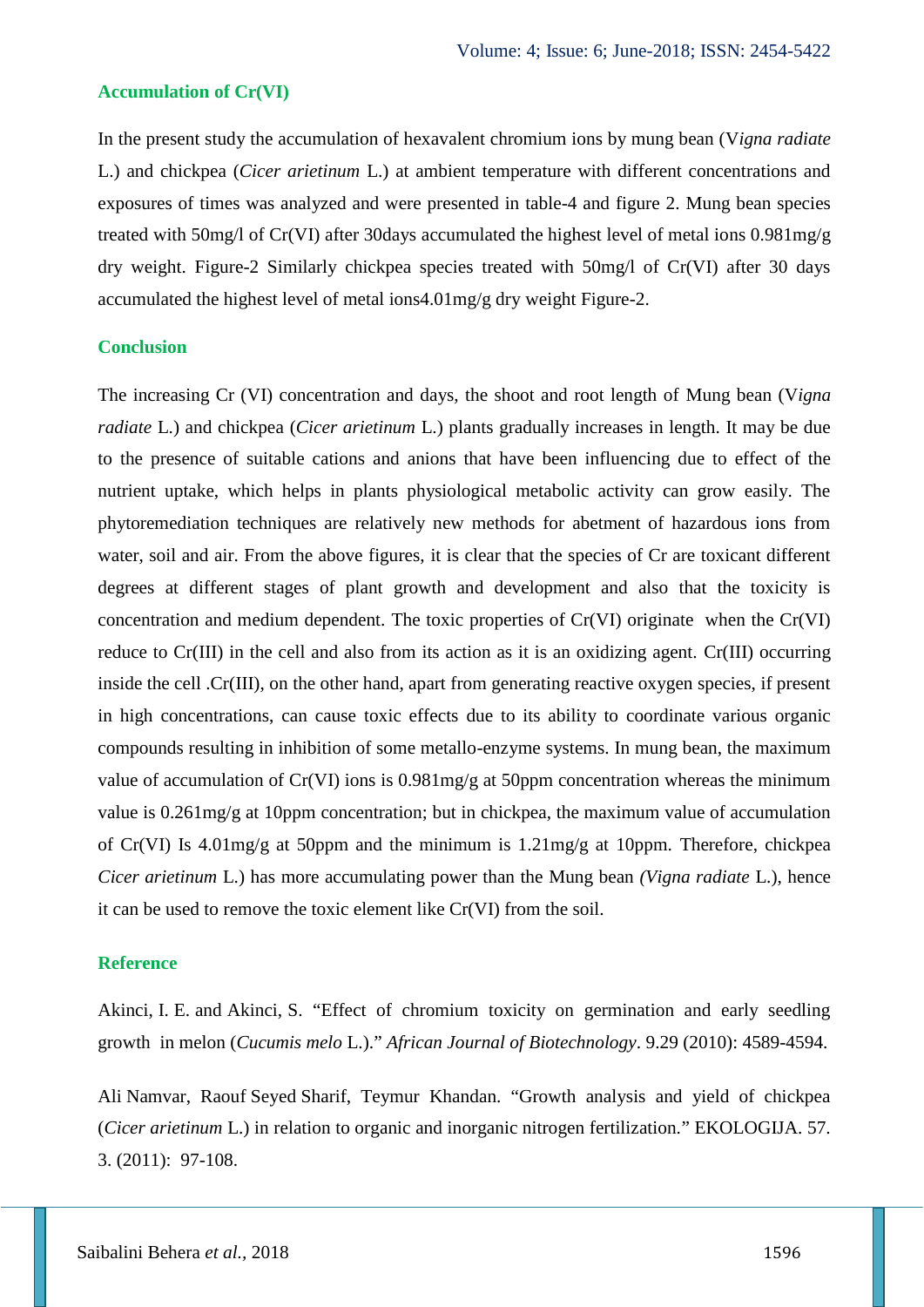Abdul Ghani. "Effect of chromium toxicity on growth, chlorophyll and some mineral nutrients of *Brassica juncea* L. Egypt." *Academic Journal of Biological Sciences*. 2.1 (2011): 9-15.

Bracelo J, Poschenriender C, Gunse B. "Water relations of chromium (VI) treated busg bean plants (Phaseolus vulgaris L cv Contender) under both normal and water stress conditions." *J. Exp. Bot*. 37 (1986):178-87.

Abbasi, Hisamuddin, M.I Robab, Ambreen Akhtar and Rushda Sharf. "Chromium toxicity in mung bean, *vigna radiata* and bioremediation by *Pseudomonas fluorescence*." *IJPAES*. 2.1 (2012): ISSN 2231-4490,

Barcelo J, Poschenriender C, Vazquez MD, Gunse B, Vernet JP. "Beneficial and toxic effects of chromium in plants: solution culture, pot and field studies." Studies in environmental science No. 55, (1993) paper presented at the  $5<sup>th</sup>$ International conference on Environmental Contamination, Morges, Switzerland.

Bishnoi NR, Chugh Lk, Sawhney SK. "Effect of chromium on photosynthesis, respiration and nitrogen fixation in pea (*Pisum sativum* L.) seedlings." *J. Plant Physoil*. 142 (1993): 25-30.

Clijsters H, Van assche F. "Inhibition of photosynthesis by heavy metals." Photosynth Res. 7. (1985): 31-40.

Hanus J, Tomas J. "An investigation of chromium content and its uptake from soil in white mustard." *Acta fytotech*. 48 (1993): 39-47.

Huma Naz, Asma Naz and Shabbir Ashraf. "Impact of Heavy Metal Toxicity to Plant Growth and Nodulation in Chickpea Grown under Heavy Metal Stress." *International Journal for Research in Emerging Science and Technology*. 2.5 (2015).

Iqbal MZ, Saeeda S, Shafiq Muhammad. "Effects of chromium on an important arid tree (*Caesalpinia pulcherrima*) of Karachi city, Pakistan." Ekol Bratislava. 20 (2001): 414-22.

K.H. Cheung and J.D. Gu, "Mechanism of hexavalent chromium detoxification by microorganisms and bioremediation application potential: a review." *Int. Biodeter Biodegr*. 59 (2007): 8-15.

Morad Shaban, Mohsen Lak, Younes Hamidvand,Ezatollah Nabaty, Foroozan Khodaei, Mitra Yarahmadi, Seyed Mostafa Azimi, Mahnaz Ghaeed Rahmat, Mahdi Shabanand Zahra Rahmati